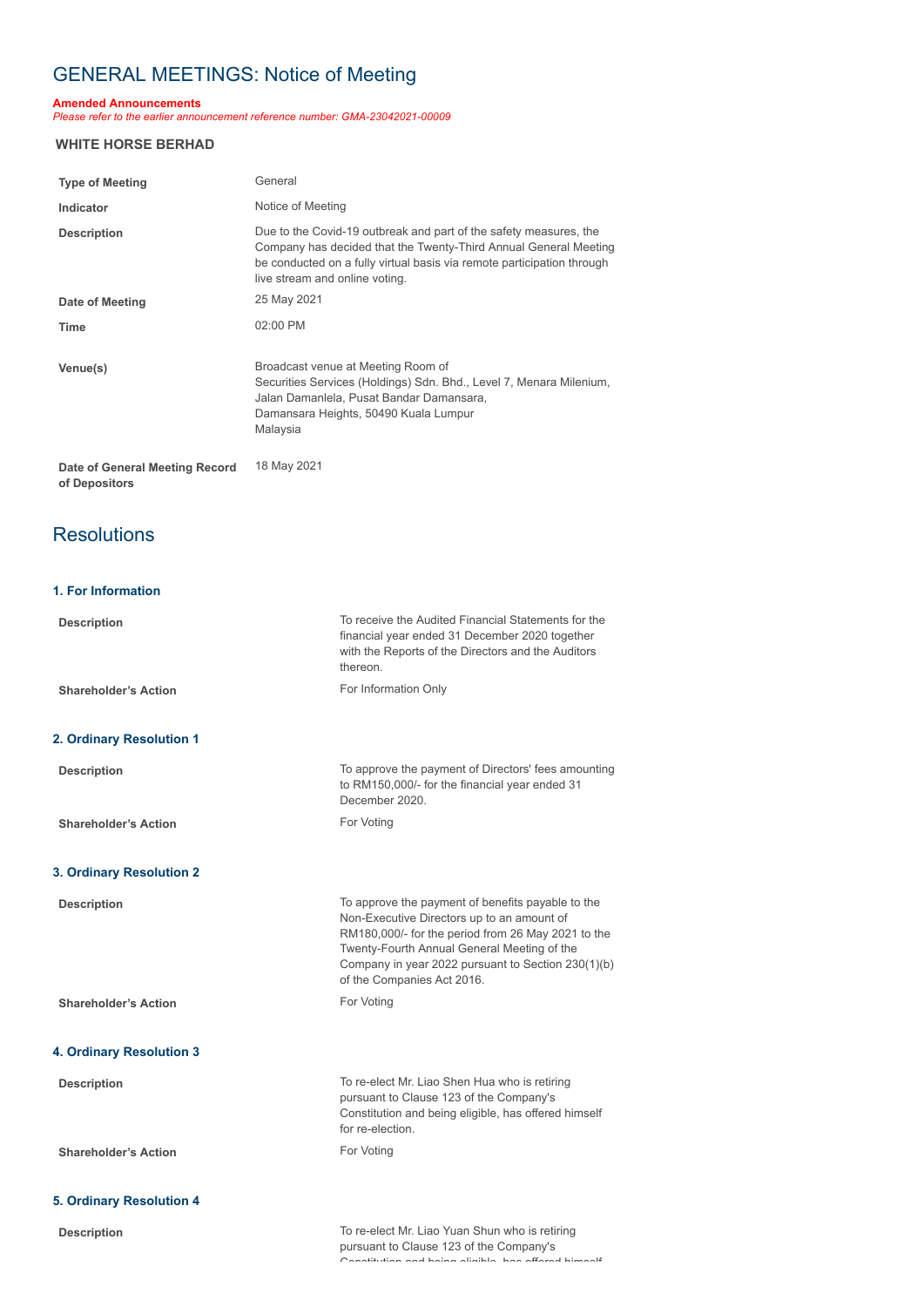|                                 | Constitution and being eligible, has onered himself<br>for re-election.                                                                                                                        |
|---------------------------------|------------------------------------------------------------------------------------------------------------------------------------------------------------------------------------------------|
| <b>Shareholder's Action</b>     | For Voting                                                                                                                                                                                     |
|                                 |                                                                                                                                                                                                |
| <b>6. Ordinary Resolution 5</b> |                                                                                                                                                                                                |
| <b>Description</b>              | To re-elect Mr. Teo Swee Teng who is retiring<br>pursuant to Clause 123 of the Company's<br>Constitution and being eligible, has offered himself<br>for re-election.                           |
| <b>Shareholder's Action</b>     | For Voting                                                                                                                                                                                     |
| 7. Ordinary Resolution 6        |                                                                                                                                                                                                |
|                                 |                                                                                                                                                                                                |
| <b>Description</b>              | To re-appoint Messrs. Crowe Malaysia PLT as<br>Auditors of the Company until the conclusion of the<br>next Annual General Meeting and to authorise the<br>Directors to fix their remuneration. |
| <b>Shareholder's Action</b>     | For Voting                                                                                                                                                                                     |
|                                 |                                                                                                                                                                                                |
| 8. Ordinary Resolution 7        |                                                                                                                                                                                                |
| <b>Description</b>              | To approve the authority to issue shares pursuant to<br>the Companies Act 2016.                                                                                                                |
| <b>Shareholder's Action</b>     | For Voting                                                                                                                                                                                     |
| 9. Ordinary Resolution 8        |                                                                                                                                                                                                |
| <b>Description</b>              | To approve the proposed renewal of existing<br>shareholders' mandate for recurrent related party<br>transactions of a revenue or trading nature.                                               |
| <b>Shareholder's Action</b>     | For Voting                                                                                                                                                                                     |
|                                 |                                                                                                                                                                                                |
| 10. Ordinary Resolution 9       |                                                                                                                                                                                                |
| <b>Description</b>              | To approve the proposed renewal of authority for the<br>Company to purchase its own shares.                                                                                                    |
| <b>Shareholder's Action</b>     | For Voting                                                                                                                                                                                     |
| 11. Ordinary Resolution 10      |                                                                                                                                                                                                |
| <b>Description</b>              | To approve the retention of Madam Rosita Yeo Swat<br>Geok as Independent Non-Executive Director.                                                                                               |
| <b>Shareholder's Action</b>     | For Voting                                                                                                                                                                                     |
|                                 |                                                                                                                                                                                                |

Please refer attachment below.

| <b>Attachments</b>                                                                                        |
|-----------------------------------------------------------------------------------------------------------|
| Notification to Shareholders of a Fully Virtual Annual General Meeting and Admin<br>Guide.pdf<br>301.4 kB |
|                                                                                                           |

**Announcement Info**

| <b>Company Name</b>   | <b>WHITE HORSE BERHAD</b> |
|-----------------------|---------------------------|
| <b>Stock Name</b>     | <b>WTHORSE</b>            |
| <b>Date Announced</b> | 10 May 2021               |
| Category              | General Meeting           |